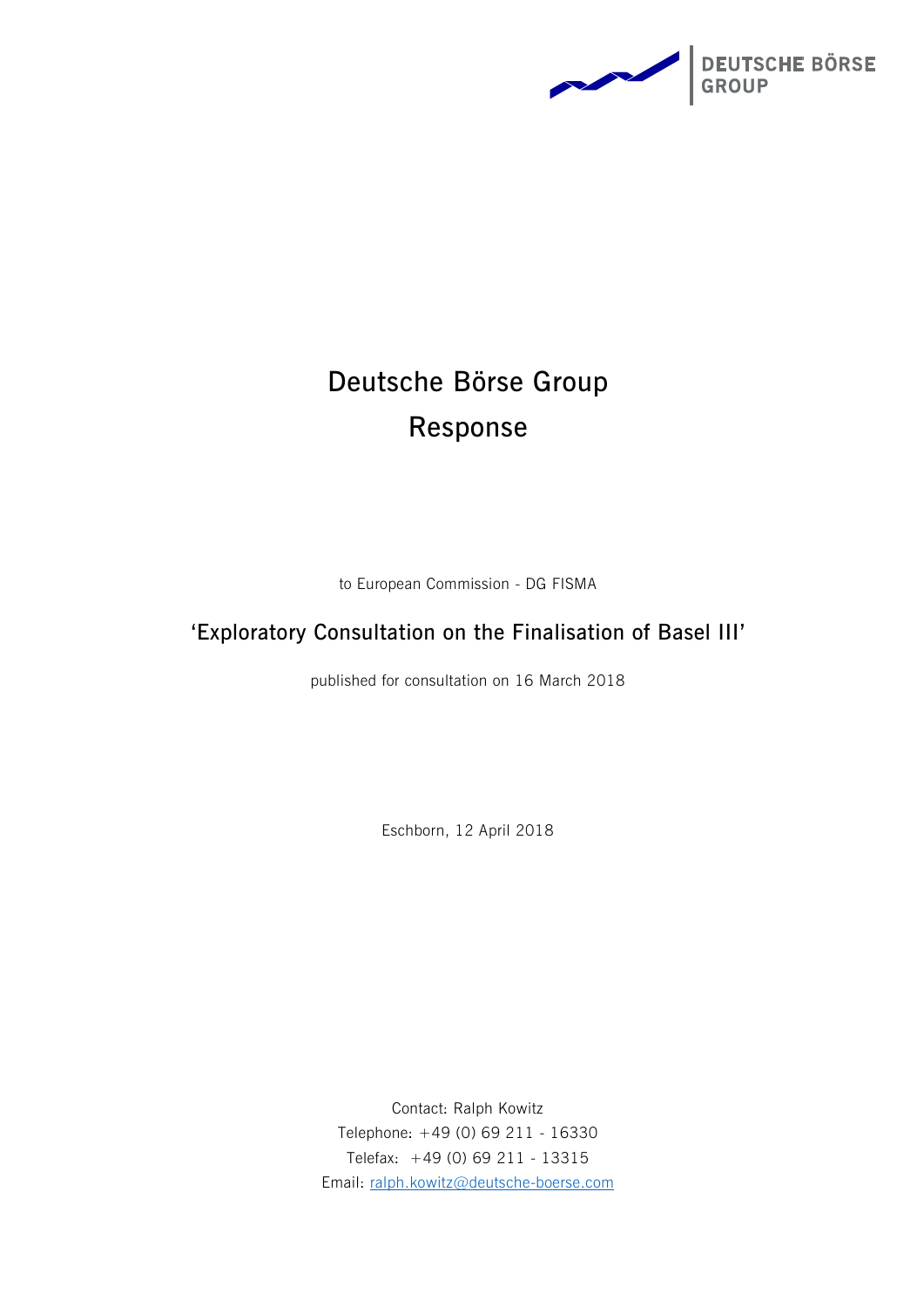# **A. Introduction**

Deutsche Börse Group (DBG) welcomes the opportunity to comment on DG FISMA 'Exploratory consultation on the finalisation of Basel III' published on 16 March 2018.

DBG operates in the area of financial markets along the complete chain of trading, clearing, settlement and custody for securities, derivatives and other financial instruments and acts as such as a provider of highly regulated financial market infrastructures (FMIs).

Among others, Clearstream Banking S.A., Luxembourg and Clearstream Banking AG, Frankfurt/Main, acting as (I)CSD<sup>1</sup>, as well as Eurex Clearing AG as a leading European Central Counterparty (CCP), are authorised as credit institutions within the scope of the European Capital Requirements Directive (CRD) and Capital Requirements Regulation (CRR) which transposed i.a. the Basel III rules into European law. Clearstream subgroup is supervised on a consolidated level as a financial holding group.

In addition, 360 Treasury Systems AG and Eurex Repo GmbH classified as investment firms (according to Article 4 Paragraph 2 CRR) operating multilateral trading facilities (MTFs) are currently in scope of the rules of CRR. (However, following the proposed revised prudential regime for investment firms they may not be in scope anymore going forward.)

Moreover, Eurex Clearing AG and European Commodities Clearing AG are both authorised as CCP under Regulation (EU) No. 648/2012 (EMIR) and Clearstream Banking AG, Clearstream Banking S.A. as well as LuxCSD S.A. are CSDs, which will be authorised according to Regulation (EU) No. 909/2014 (CSD-R) in the future. For these CCPs and CSDs the respective level 2 texts define capital rules based on the CRR rules.

Any banking services performed by our FMIs is only ancillary to their core functions and clearly limited by law to support their role to secure financial markets stability.

Across all our group entities, the respective balance sheets contain mainly exposures towards credit institutions (mostly collateralised), towards central banks and sovereign debt. Our businesses are due to the function as financial market infrastructures risk-averse. As such, financial risks of our entities resulting from credit, counterparty or market risks are in general low. Contrary, operational risks are the driving risk factor and receive appropriate attention.

Regarding the determination of the respective credit risk own funds requirements, all our group entities are using the standardised approach.

As none of our entities is performing trading on own account calculation of CVA risk as well as market risk result in marginal own funds requirements compared to the other risk capital charges.

Clearstream subgroup, containing Clearstream Banking S.A., Luxembourg and Clearstream Banking AG, is currently using the Advanced Measurement Approach (AMA) while Eurex Clearing AG, European Commodities Clearing AG as well as LuxCSD S.A. are applying the Basic Indicator Approach (BIA) determining the operational risk capital charge.

 $\overline{a}$ 

<sup>&</sup>lt;sup>1</sup> (International) Central Securities Depository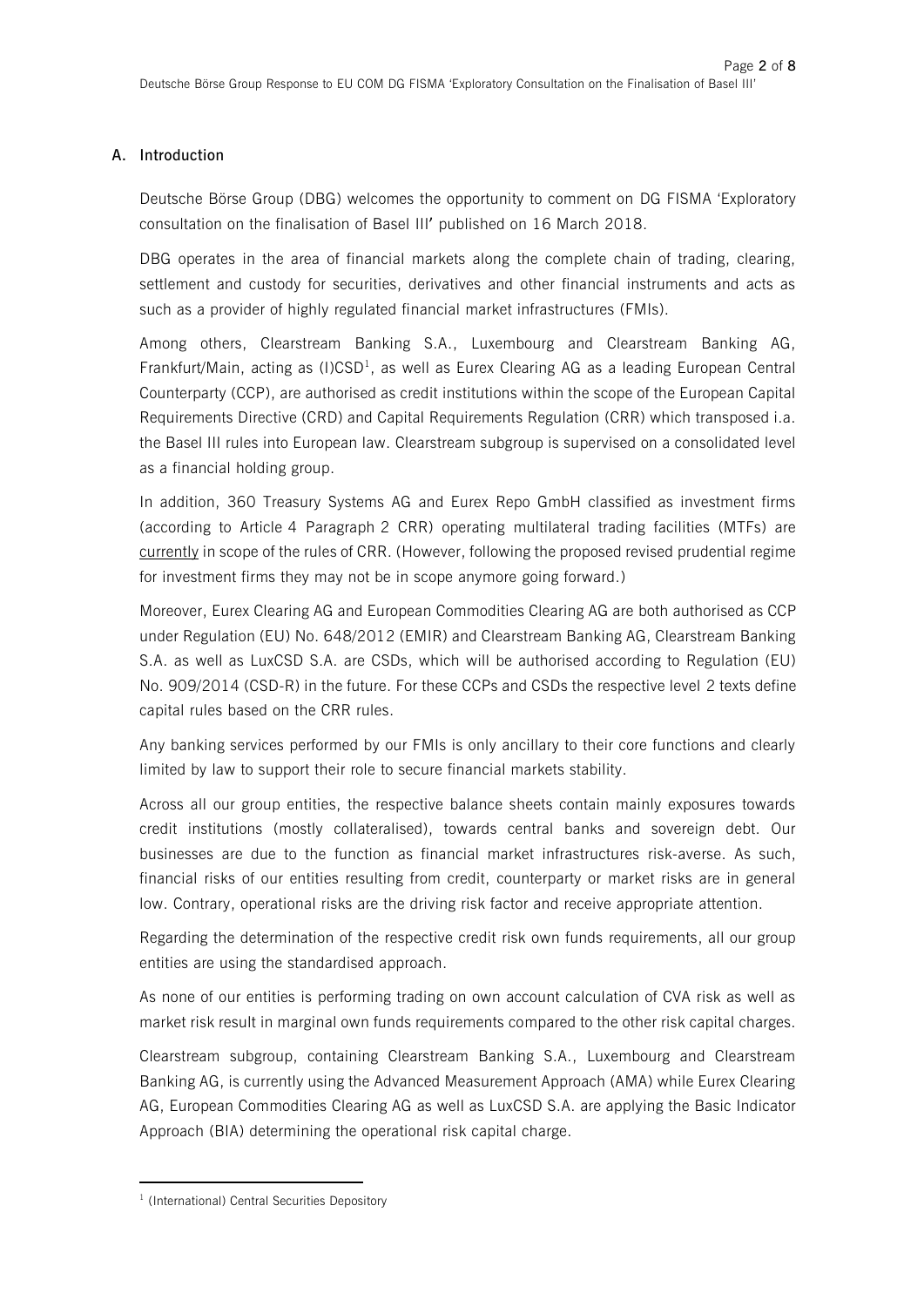360 Treasury Systems AG and Eurex Repo GmbH are currently calculating their respective own funds requirements based on their fixed overheads according to Article 97 CRR.

The document at hand contains our general comments to the prudential standards developed by the Basel Committee to finalise the Basel III reforms and to the EU Commission thoughts to implement them into applicable law (Part B) as well as dedicated responses to the questions raised which do effect our businesses (Part C).

## **B. General comments**

The transposition of the final Basel III rules into EU legislation needs to follow the principle of proportionality. In this regard different business models and their inherent risk profiles need to be taken into account. As such, a treatment of our FMIs in scope of the rules either based on the status as credit institution resulting from banking services being ancillary to their core activities or based on the usage of parts of the banking framework within the FMI legislation (i.a. the capital framework) needs to be appropriate.

The prudential framework for investment firms is currently under review<sup>2</sup> and is supposed to be put in place explicitly segregated from the banking ruleset for small- and medium-size investment firms (class 2 and 3). It is necessary that this segregation – where intended – is fully reflected in both IFD/IFR and CRD/CRR at any point in time taking into account the two current legislative processes (CRD V/CRR II and IFD/IFR) as well as the implementation of the elements of the finalisation of Basel III (CRD VI/CRR III) and the transitional provisions of the different packages.

Additionally, over the last decade a variety of financial markets legislations have introduced numerous categories of regulated financial services undertakings. However, despite the fact that some of them may be captured under the definitions of 'financial institution' or ' ancillary service undertakings' they are not explicitly taken up related to the treatment under CRD/CRR. The two items above are in particular important when defining the rules on consolidated banking supervision. The future rules on consolidated banking supervision in the EU therefore need to clarify

- a) If and how the different types of investment firms are to be taken into account for consolidated supervision;
- b) If and how the various types of financial service undertakings are to be captured for consolidated banking supervision. In this regards, financial service undertakings not operating under an (additional) authorisation as credit institution comprises i.a.
	- central counterparties,
	- central securities depositories.
	- trade repositories,
	- payment institutions,
	- regulated markets,

 $\overline{a}$ 

 $2$  EU Commission proposal for a directive and regulation on the prudential requirements of investment firms (IFD/IFR).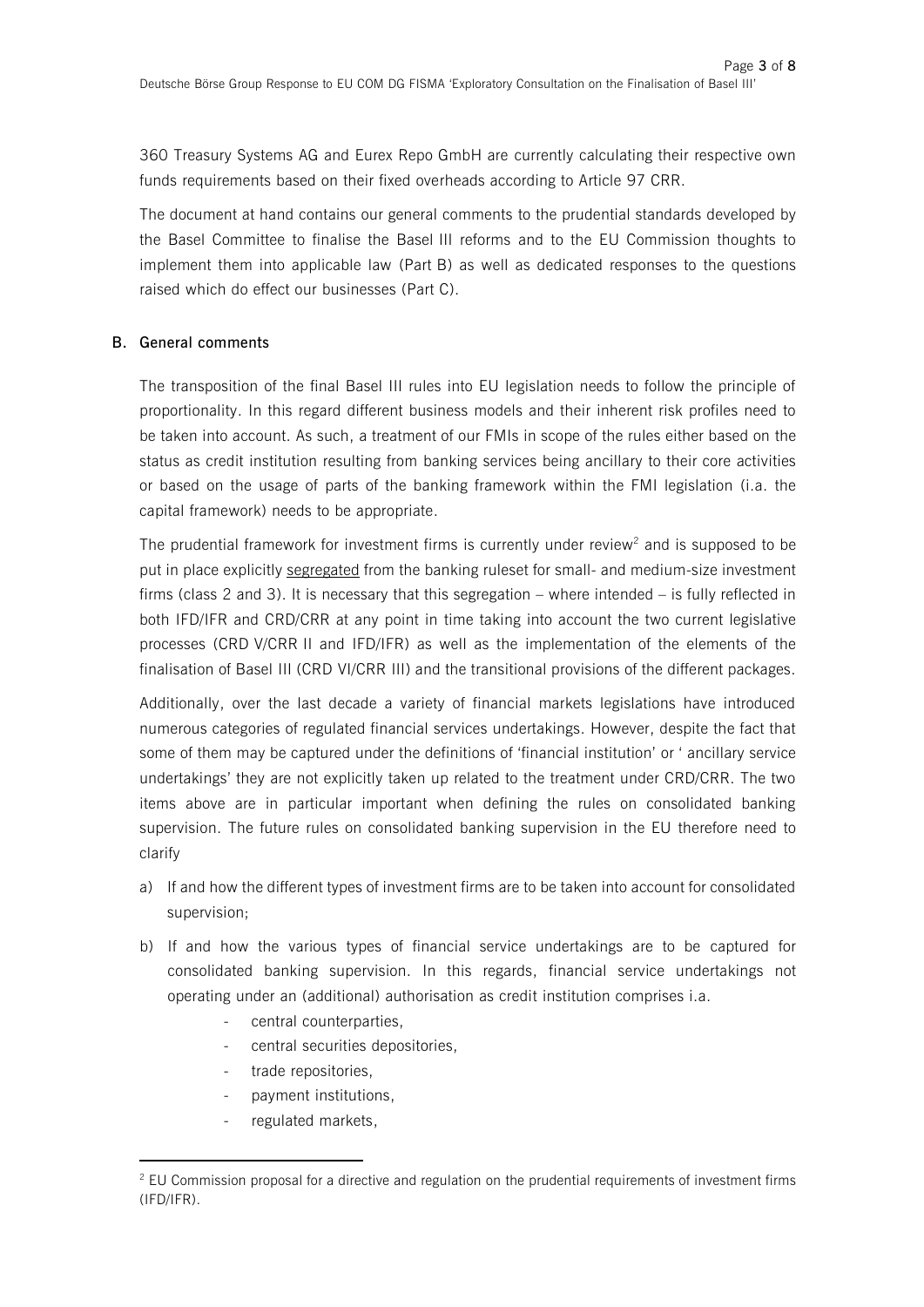- market operators,
- index providers,
- data reporting services providers and
- rating agencies.

 $\overline{a}$ 

In course of reviewing and updating capital rules in the banking framework also adequate and tailored updates for the frameworks of CCPs (Delegated Regulation (EU) No 152/2013) and CSDs (Delegated Regulation (EU) 2017/390) need to be ensured.

More specifically regarding the revised BCBS ruleset, we assume that the adjustments related to credit risk are in general appropriate, but from our point of view, some small amendments are needed:

 The revised Basel rules clearly grant discretion to banks to use external ratings or not for determining the capital charge on exposures (i.e. banks have the right to nominate an recognised external credit assessment institution  $(ECAI)^3$  which is than to be used consistently for a given claim category). Thus, only eligible ratings of recognised ECAIs that are nominated by the bank in addition may be used to calculate the capital charge for exposures. Consequently, in case no eligible ECAI has been nominated for a given claim category, all exposures are treated as 'unrated'.

In contrast, the usage of debt securities as collateral within the credit risk mitigation framework builds on ratings without specifying whether or not the respective rating agency which has issued the concerned rating is nominated by the bank for that purpose. Consequently, banks have to consider ANY rating which has been issued by ANY rating agency being recognised by the national supervisor. This creates operational uncertainty as this requires always the usage of rating information of ALL eligible ECAIs. As such, the EU should introduce the same nomination process it has introduced for determining risk weights for exposures for the usage of ratings in the credit risk mitigation framework. Therefore, independent of the claim category the usage of ratings for credit risk mitigation purposes should be limited to those ECAIs that the bank has nominated for credit risk mitigation purposes. However, it should be made mandatory in the EU to nominate at least one ECAI in case debt securities are intended to be used for credit risk mitigation purposes. Banks should be free to refrain from nominating ECAIs for some or all claim categories and consequently treat the respective exposures as 'unrated'.

Moreover, we urge the EU Commission to precise the wording in the CRR to reflect banks' choice to nominate ECAIs for risk weighting purposes of exposures in line with the BCBS rules. In other words, it should be clear that nominating an ECAI is the bank's choice and not a mandatory obligation.

<sup>3</sup> According to Paragraph 52 in conjunction with Paragraph 94 of the Basel II framework; Paragraph 94 is transposed to Paragraph 103 of the revised Basel III rules; the choice is explicitly mentioned in the footnote 15, 21 and 22 of the revised Basel III rules.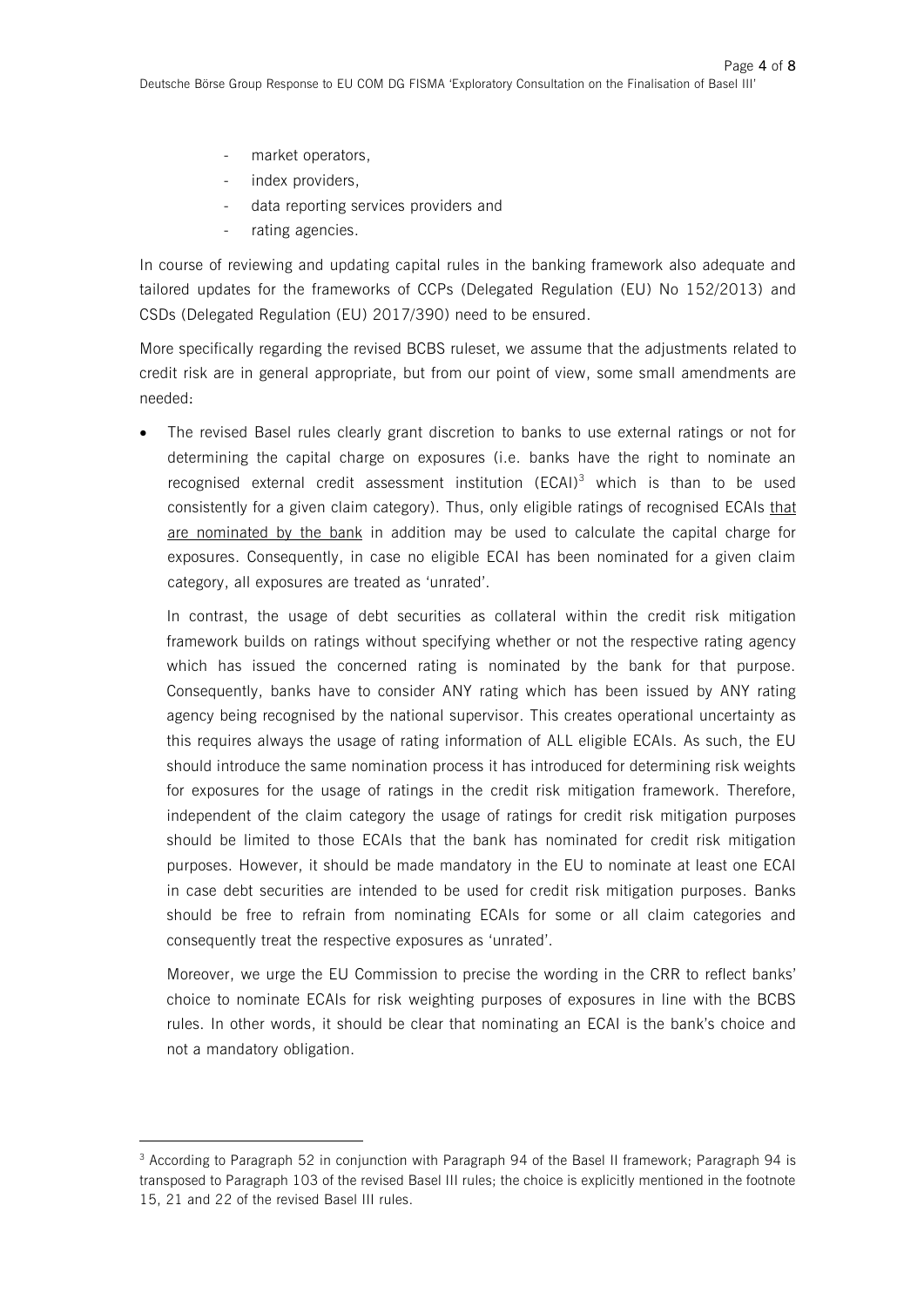- The application of the newly introduced Standardised Credit Risk Assessment Approach (SCRA) for claims towards banks rises several operational issues. Clarification is needed at least in form of a level 2 text. Questions to be considered in such a clarification are i.a.:
	- At what point in time and how often does a bank have to capture an update by any change in the underlying data of the counterparties?
	- As of which date a new/changed classification/grade would be considered in determining exposures' risk weights?
	- …

In this regards, practicability has to be ensured.

 The finalised Basel III rules do not yet contain changes on the treatment of exposures on sovereigns. The rules applicable for these exposures continue to allow deriving the respective risk weight from the Country Risk Classification (CRC). In this context, it is to be noted that the OECD since 2013 does not give CRCs to High Income OECD Countries (nor to High Income Euro Area Countries). Consequently, they are currently to be regarded as unrated which means being at the lower end of the risk scale while in fact being viewed as even better than top ranked countries with a classification of '0'. As the OECD is not going to change their approach in the foreseeable future, it needs to be clarified that High Income OECD Countries are being treated like countries with a CRC/minimum export insurance premium (MEIP) of '0'.

Capturing the capital requirements for operational risk, we fully support a simplified approach to consolidate the existing approaches. Nevertheless, the proposed new formulas still look quite complex and add complexity in comparison to the current Basic Indicator Approach and to the Standardised Approach.

Determining the revised Basic Indicator (BI) for the operational risk capital charge, differences in the various accounting frameworks should not lead to material deviations. This has to be secured and is particularly true for the definition of interest income, interest expenses and interest earning assets. As such, the determination of the BI has to be accounting standards neutral. Therefore, the EU supervisory banking framework should follow definitions as well as categories of the EU directive on the annual accounts and consolidated accounts of banks and other financial institutions (Council Directive 86/635/EEC). When using any other accounting standards (e.g. IFRS) or national accounting standards of a non-EU country, the used standards need to be mapped by the bank on a best effort to the terminology of the Council Directive 86/635/EEC.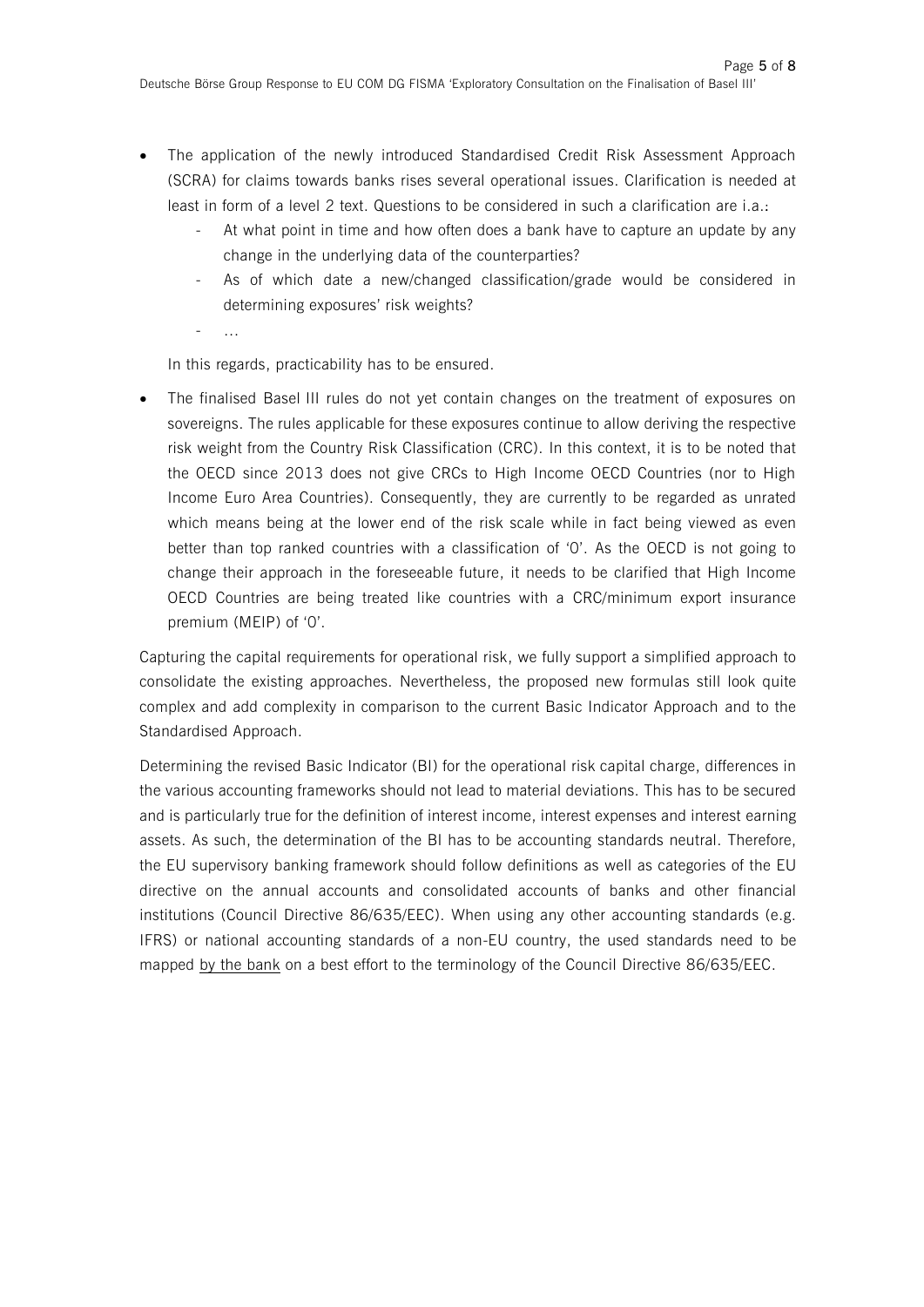#### **C. Response to selected questions raised in the consultative document**

**Questions to '1. Standardised approach for credit risk (SA-CR)':**

#### **c) What are your views on the revisions? Please provide details.**

In general, we see the adjustments related to credit risk as appropriate. Nevertheless, some small amendments are needed from our point of view:

 We clearly reject the introduction of a 10% credit conversion factor (CCF) for unconditionally cancellable commitments (as described in Paragraph 84 of the revised BCBS ruleset).

This is particular true for such commitments in relation to the provision of money transmission including the execution of payment services, clearing and settlement in any currency and correspondent banking or financial instruments clearing, settlement and custody services. Such commitments are used to foster efficient interbank operations during the day and only exceptional overnight. They have a history of very limited defaults and effective execution of commitment cancellation is feasible and enforceable. Introducing a positive CCF would affect the interbank market and the efficient exchange of funds between banks especially for the purposes named above.

- Beside this, technical clarity should be given on the process of using external ratings (clarification of the choice for banks to nominate ECAIs for both risk weighting of exposures and credit risk mitigation purposes), practical aspects of the SCRA for claims towards banks and the use of OECD Country Risk Classification for sovereign exposures of High Income OECD Countries as described in Part B of this response.
- **d) How would the revisions impact you/your business? Please specify and provide relevant evidence.**

**More specifically:**

**i. How does the revised SA-CR compare to the current approach in terms of capital requirements? Please provide an estimate, if the positive or negative difference is significant in your view, and specify the relevant revision(s).**

We expect an increase of the capital requirements as a consequence of the revised SA-CR. Beside sovereigns including central banks the majority of our counterparties are credit institutions. The respective exposures prior of the application of any credit risk mitigation technique in general receive a 20% risk weight due to the short-term nature of the exposures and the capturing of risk weights derived from the sovereign rating. Hence, we partially expect an increase of risk weights. Please note, that our overall capital charge depending on credit risk is limited anyway due to tight risk management measures and counterparty selection process as well as a high degree of collateralisation.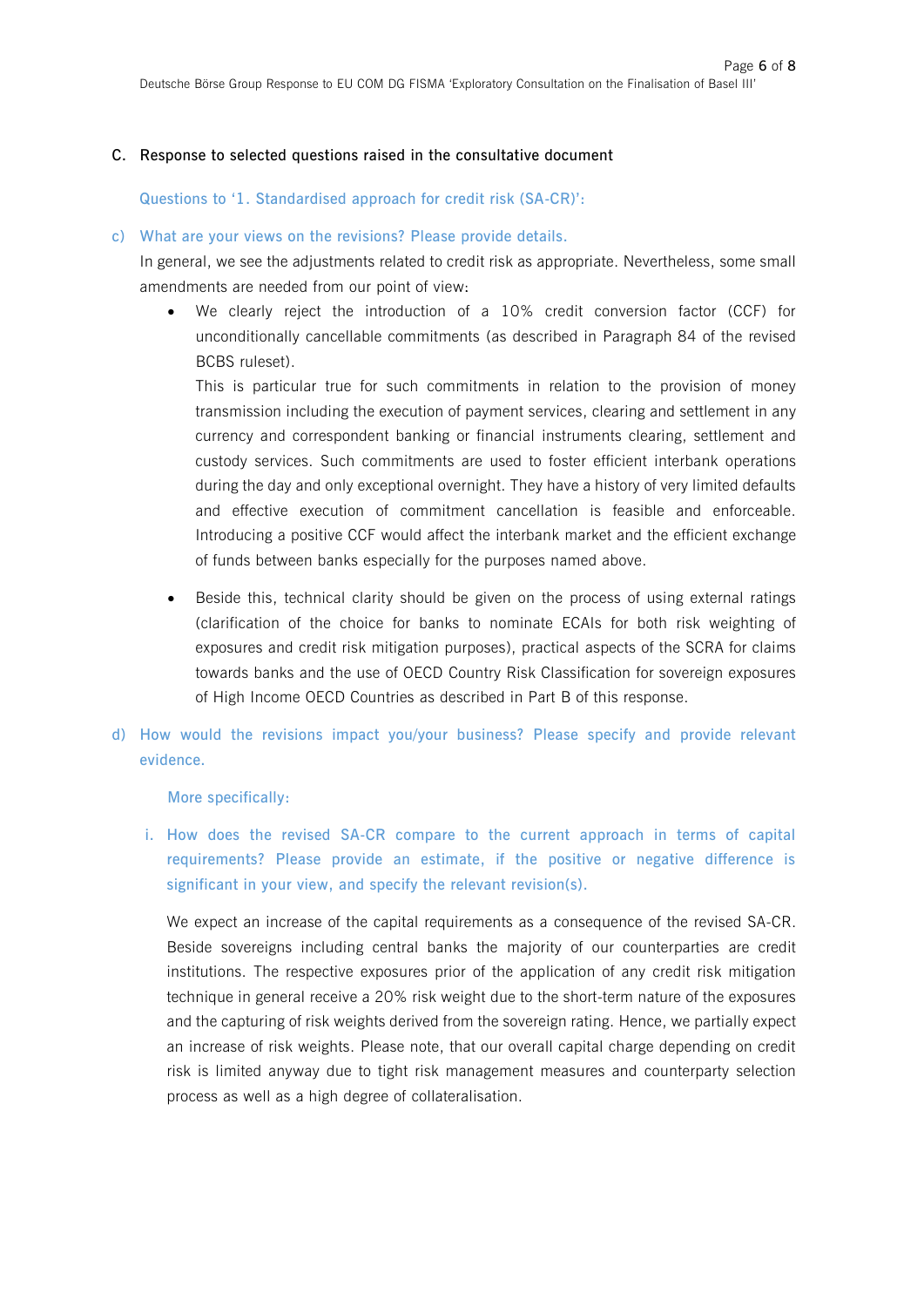**ii. Do the revisions affect certain assets/exposure classes more than others and – if applicable – which of the provisions of the revised framework may create these effects? Please support your view with specific evidence to the extent possible.**

Please see our response to i.

#### **e) Where do you expect particular implementation challenges and why? Please specify.**

The introduction of the SCRA for 'unrated' bank exposures will lead to substantial efforts. Monitoring and assessing the 'published minimum regulatory requirements' of each unrated counterparty constitute an extensive workload. By implementing the technical details of the BCBS ruleset, an adequate transitional period has to be ensured.

#### **Questions to '4. Operational risk framework':**

#### **a) What are your views on the revisions? Please provide details.**

In general, we welcome the standardised approach for operational risk (SA-OR) seeking for more simplicity. Nevertheless, we have concerns that a bank's actual risk-profile is captured in the operational risk framework in an appropriate manner especially regarding the adjusted Basic Indicator (BI).

Thus, we are sceptical about the usage of the proposed financial component (FC). Efficient trading strategies with efficient controls would lead to high charge for operational risk. Poor strategies which lead to a close to zero net P&L on the trading book or the banking book do not receive any relevant capital charge at all (though missing controls could be the reason) and very poor results are again charged.

Regarding the interest component within the interest, leases and dividend component (ILDC) we have some doubts on its appropriateness. We in general understand the approach trying to capture the operational risk steaming from bank's interest bearing business. Nevertheless, we are sceptical that the proposed approach is adequate. As such, we want to briefly raise our concerns in the following in order to consider them designing an appropriate approach capturing operational risk despite not offering a better solution ourselves.

In general, we cannot see any relationship between interest income and any potential underlying operational risk. The magnitude of the interest income is depending on the interest rate level and the margins, though neither the interest rate level nor the margins are an adequate indicator of the operational risk of a bank. E.g. given an environment of low or negative interest rates resulting in a bank's negative interest income, the absolute amount of the bank's net interest income seems not to be the appropriate determinate of the ILDC.

Consequently, the usage of the BI should be subject of further analysis and discussion also on the Basel level and periodic reviews should assess if there are more adequate indicators which could be used.